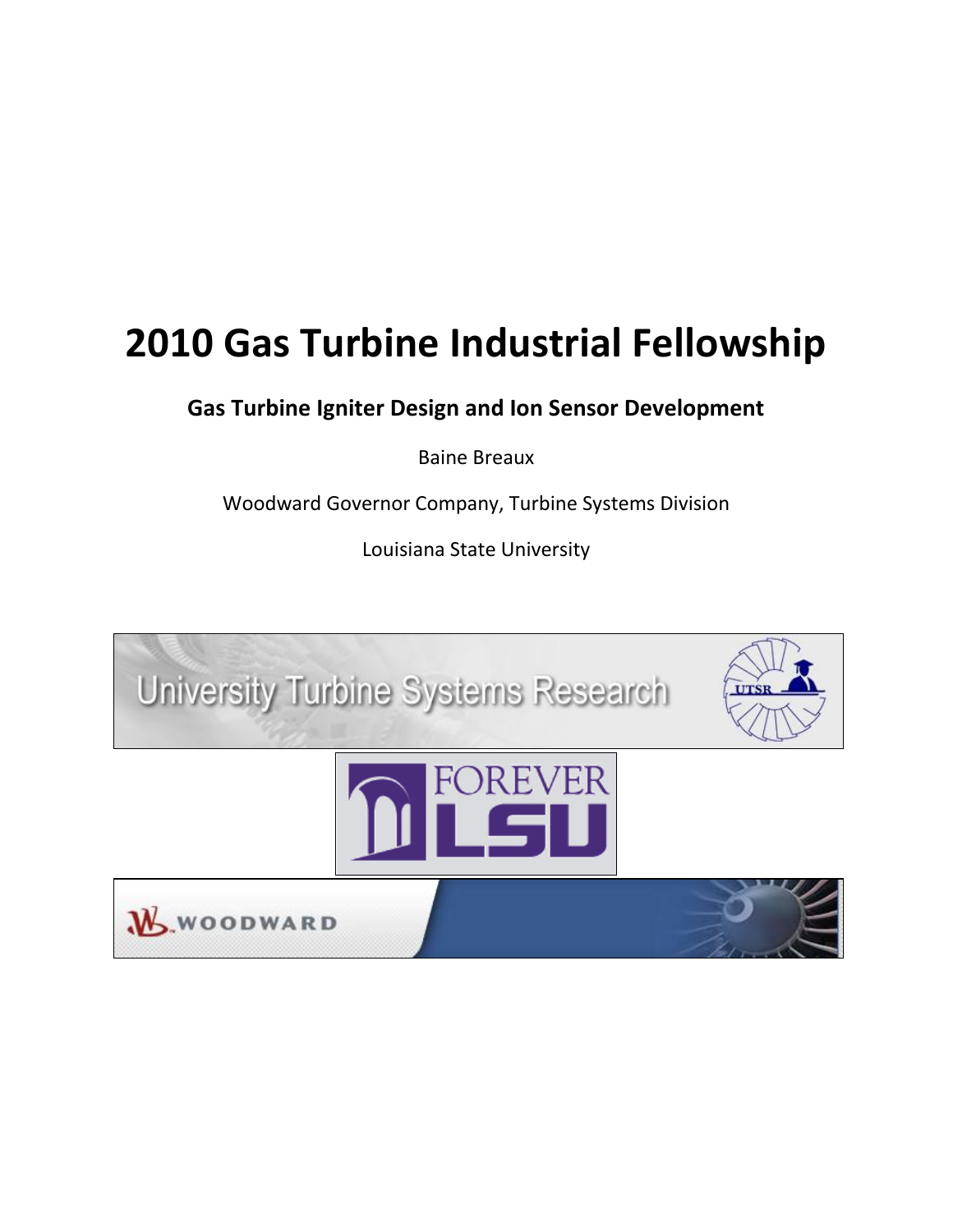### **Introduction:**

As a Gas Turbine Industrial Fellow, I was fortunate enough to spend a 12 week period working with the Turbine Systems Division of the Woodward Governor Company, located in Greenville, South Carolina. Woodward is one of the world's leading suppliers when it comes to gas turbine controls, fuel delivery, and ignition systems. At the Greenville, SC facility Woodward designs and manufactures igniters and fuel nozzles for the power generation market. I reported to my Industrial Mentor, Mr. Michael Hackenberg.

During my term at Woodward I contributed to a number of different programs within the company. These included the development of a new igniter design, investigation of potential field failures, testing of fixed geometry liquid fuel atomizers, redesign of variable geometry gas fuel injectors, prototype testing of igniters, and even got a chance to work with some early technology development. My work at Woodward was extremely diverse and some of that work was proprietary and cannot be included in this report. Proprietary work included the testing of liquid fuel atomizers for a customer as well as testing a prototype igniter for another customer.

This report seeks to describe one of the major non-confidential tasks that I performed while working for Woodward. It is not representative of all of the work done during this employment term but is representative of the type of work and the quality of work that was performed while in Greenville.

#### **Sample Project 1: Fielded Igniter Set**

#### **Spark Energy Investigation**

The first project that I devoted my time to at Woodward was an issue concerning some fielded igniters. A customer turbine, utilizing a Woodward ignition system, experienced a failed start at the power generation site. The issue of a failed start in a power generation gas turbine is not only an inconvenience but is also very costly, resulting in operating time lost and a loss in profit due to the downtime. As a result of the failed start the engine was brought down for maintenance, and the ignition system was inspected. Since these igniters were prototype, first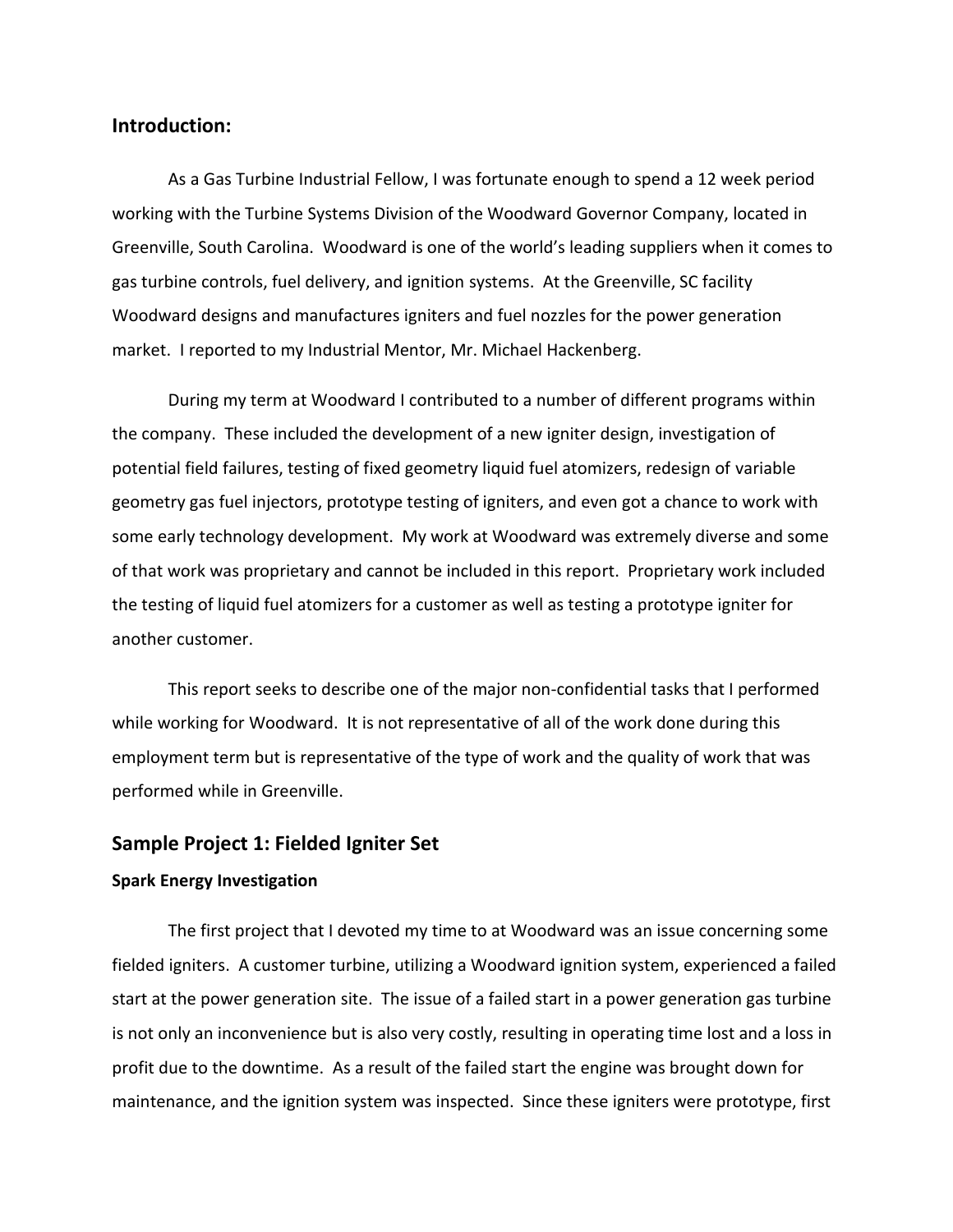generation components that had been installed in the field Woodward seized this opportunity to launch a performance validation of the component. This particular igniter set represented the first of this design to be analyzed after extended field use. Six igniters were retrieved from the field to be analyzed by Woodward.

The primary function of a gas turbine igniter is to deliver a spark energy sufficient to light a combustible mixture. The design requirement for these particular igniters was to deliver a spark energy of 1.5 Joules per spark. In order to test these igniters they were each individually tested while being monitored with an oscilloscope. The oscilloscope was used to record voltage across the igniter gap as well as current through the igniter tip, each as a function of time, throughout the duration of the spark event. 10 spark events were averaged to ensure accurate readings. The raw data can be seen below:



Sample spark signal recorded by the oscilloscope

The spark event begins when the voltage is seen to spike and ends when the voltage readings return to their ground level. However, it is interesting and non-intuitive that the voltage would have a negative value. It is even stranger that the voltage does not seem to be negated, but rather shifted downward. This results in a negative signal for the first portion of the spark event and a positive signal towards the end of the spark. This apparent shift of the voltage signal is attributed to a shift in the baseline, or ground, voltage. Due to the extremely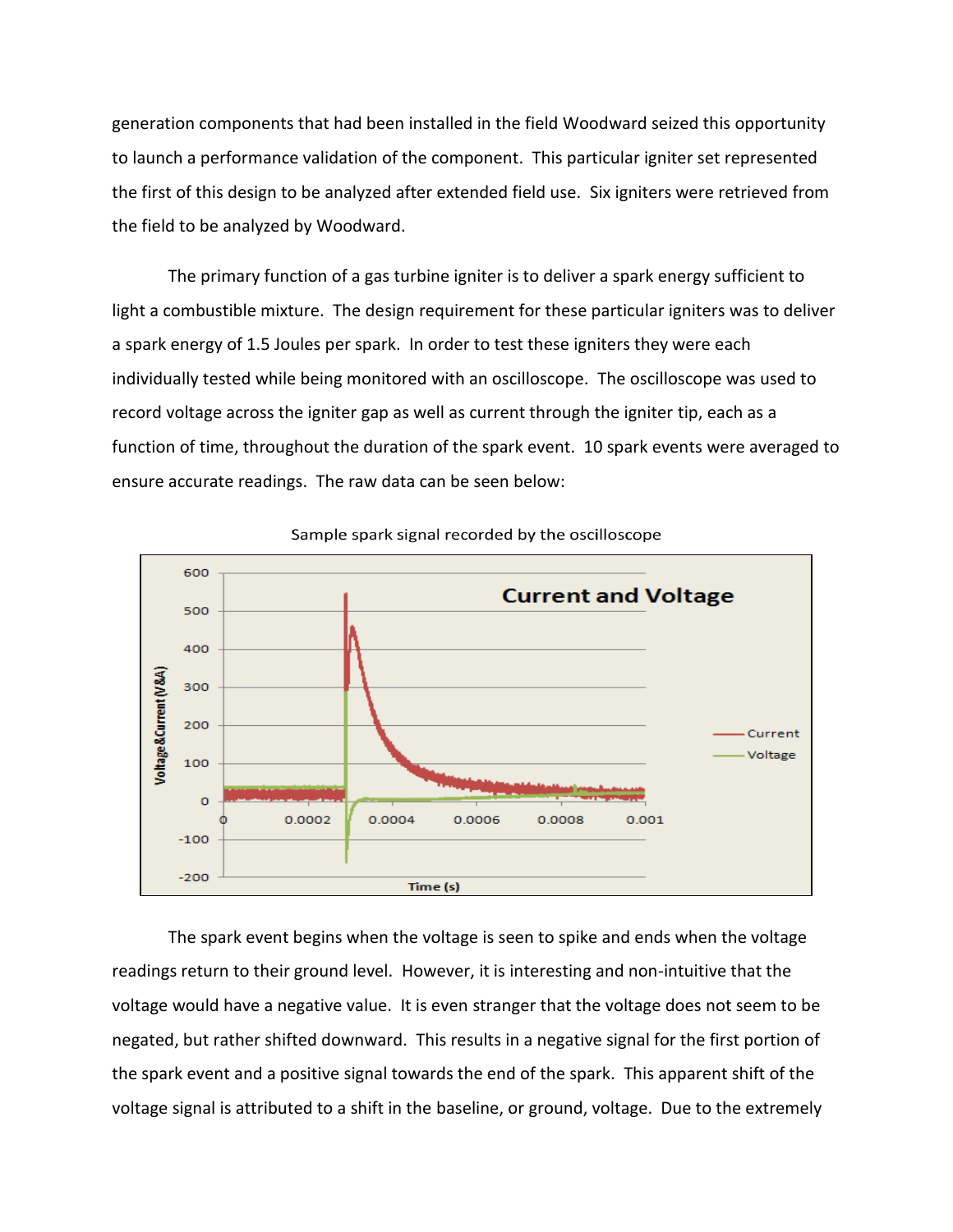high voltage that the system is exposed to, and assuming some inherent capacitance of the system, it is hypothesized that the reference voltage is shifted. After its initial shift the reference voltage slowly drifts towards its original value, as the system discharges and recovers from the shock.

In order to compensate for this drifting baseline a method of determining the ground drift was devised. After modeling a logarithmically decaying reference voltage it was possible to subtract the measured signal from its variable ground signal. Then the voltage and current signals could be multiplied and integrated over time to determine the total energy released during the average spark event. All of the 6 igniters were found to release adequate spark energy to ignite a combustible mixture.

#### **Torsional Strength:**

Another issue concerning the igniters that needed to be addressed was their torsional strength. The igniter design was tested without failure to 30 ft-lb of torque prior to installation in the field. This was considered adequate strength for the application. However, evidence has shown the possibility of fracture due to over torquing in the field. The two halves of a broken igniter are shown below:





After performing a calculation at the location of the fracture (a raised shoulder) the igniter was seen to have a minimum yield strength of 25 ft-lbs of torque. This assumes Maximum Shear Stress Model, worst case material properties, and maximum stress concentration factor for the geometry. While this calculation shows a yield strength of 5 ft-lbs less than the tested yield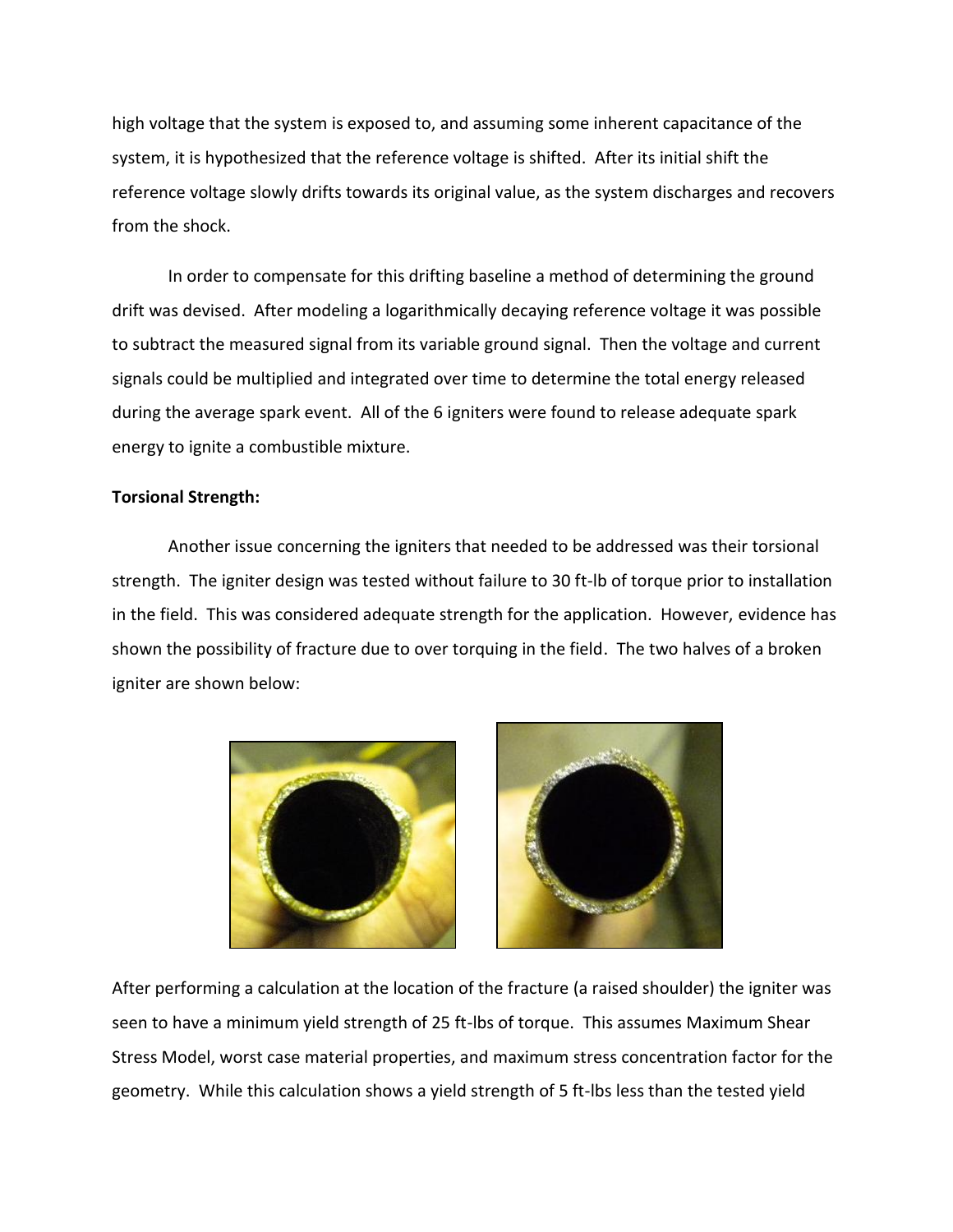strength it is still reasonable. The calculation assumes worst case scenario in multiple ways. This extreme worst case would be highly unlikely to occur simultaneously in a single part.

In order to overcome the low yield strength it was suggested that the minimum radius on the shoulder be increased. The new yield torque was calculated for a variety of different minimum radii. The final results are shown below:

|       |      | Yield Torque (ft- |
|-------|------|-------------------|
| R(in) | К    | $\mathsf{lb}$     |
| 0.005 | 3    | 25                |
| 0.01  | 2.4  | 31                |
| 0.05  | 1.5  | 50                |
| 0.1   | 1.25 | 59                |

Strength variation as a function of minimum radius

It is important to note here that if the minimum radius increases above .0015" the location of the minimum yield torque will simply move to the location of a nearby butt weld. It was therefore recommended that the minimum radius be changed to between 10-15 thousandths resulting in a yield strength increase of about 7 ft-lbs (28% increase).

## **Sample Project 2: Ceramic Drift in Glass Seals**

In igniter design it is standard that a ceramic insulator be used to serve as the dielectric separating the center electrode of the igniter from its shell. One method of securing this center electrode is to preload it into the igniter shell, securing it with a glass seal. The glass seal softens when heated in an oven and then solidifies during cooling to secure the insulator against the igniter shell. The geometry can be seen below: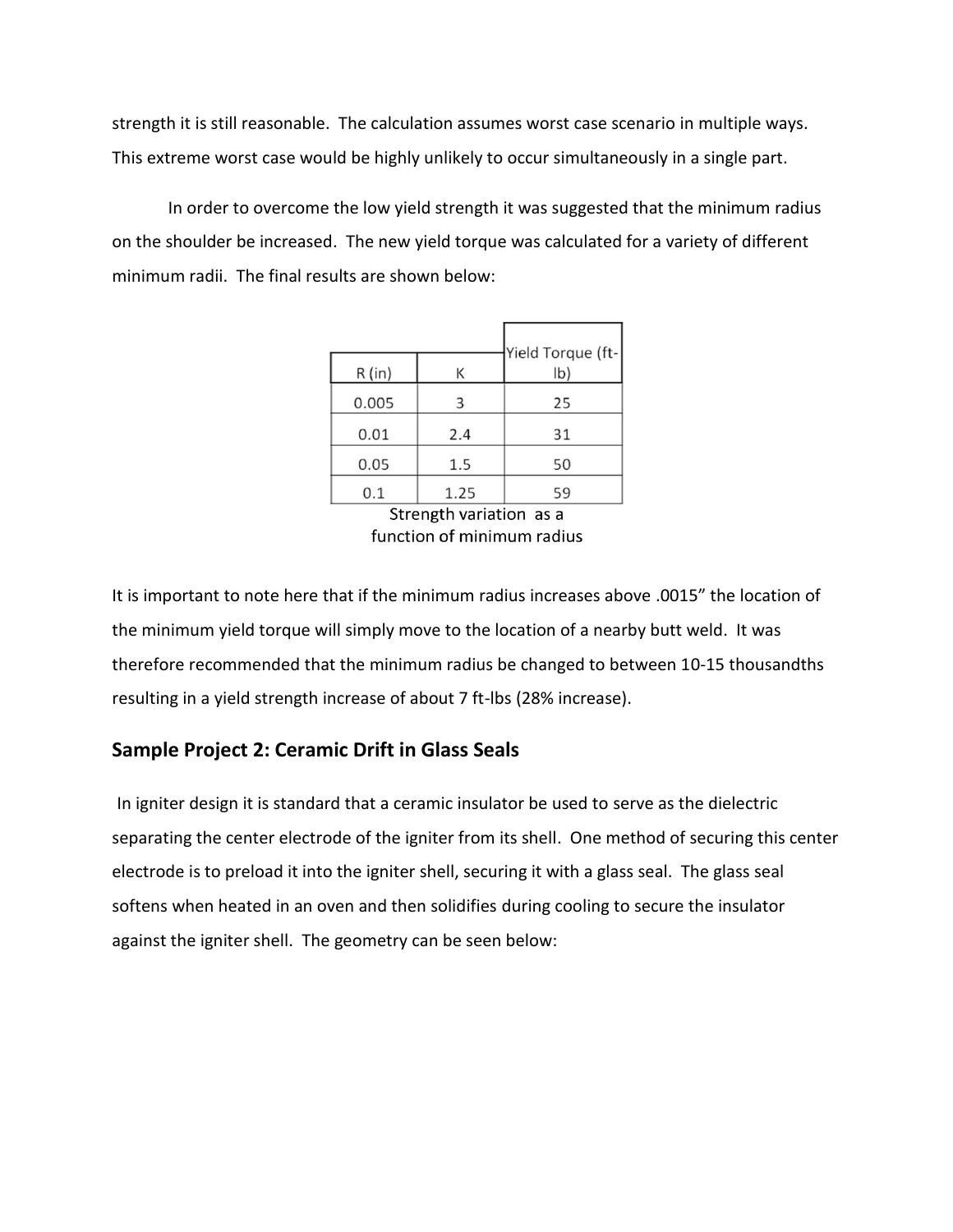

Once concern with this design is that the ceramic insulator may recess, or drift, away from the surface of the shell. This 'drift' of the ceramic insulator away from its seat will result in a loss of the preload that the ceramic was designed to be under. This would not affect the functionality of the part, but it does leave the part more open to damage since an unsupported ceramic is more likely to crack when jostled.

It is hypothesized that the glass seals, responsible for holding the ceramic insulator in place, may soften at elevated temperatures and result in ceramic drift. Once the glass seal is soft the pressure from the combustion chamber provides an axial force significant to cause axial drift of the ceramic and center electrode off of its seat.

Having established this hypothesis it was now necessary to model the ceramic drift mathematically. First, in order to determine a relationship between temperature and glass seal viscosity, manufacturer's data and material properties of the glass were consulted. From that data the following relationship was obtained: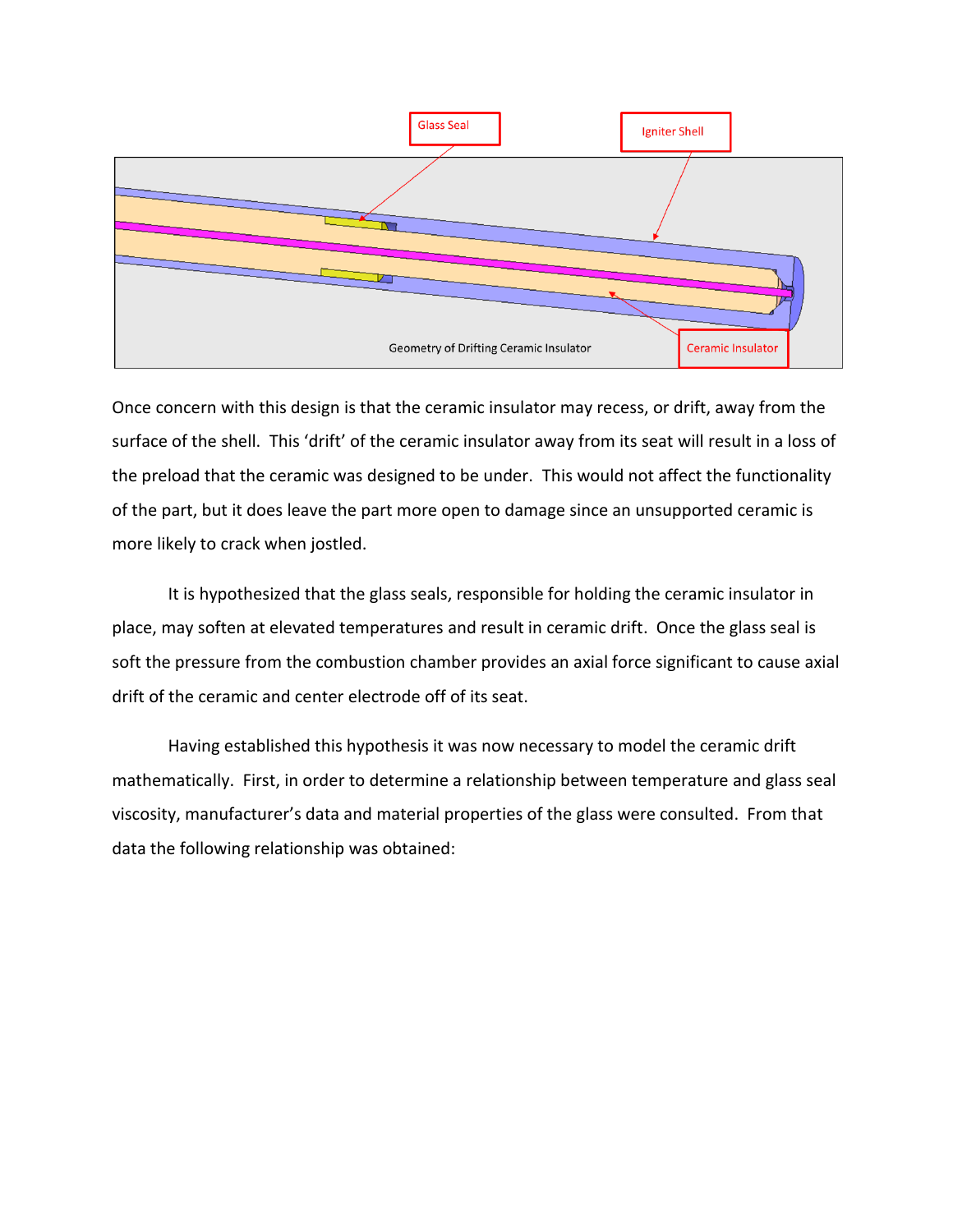

Having established viscosity as a function of temperature it was necessary to model the glass as a fluid. Since the geometry is axisymmetric the fluid problem was approximated as 2D. The problem was also approximated as Plane Couette Flow since we are concerned with the relative velocity of one wall, the ceramic, to the other wall, the shell. We also can assume that the system is at steady state, fully developed, and resulting in a constant velocity at the ceramicglass interface. Taking the governing equation to be the definition of shear stress:

**Governing Equation:** 

$$
\tau_{yx} = \frac{dF_x}{dA_y} = \mu \frac{du}{dy}
$$

It was possible to isolate du/dy and then integrate, plugging in boundary conditions to solve for constants. In the end we found the following relationship:



#### **Axial Velocity of Ceramic Insert**